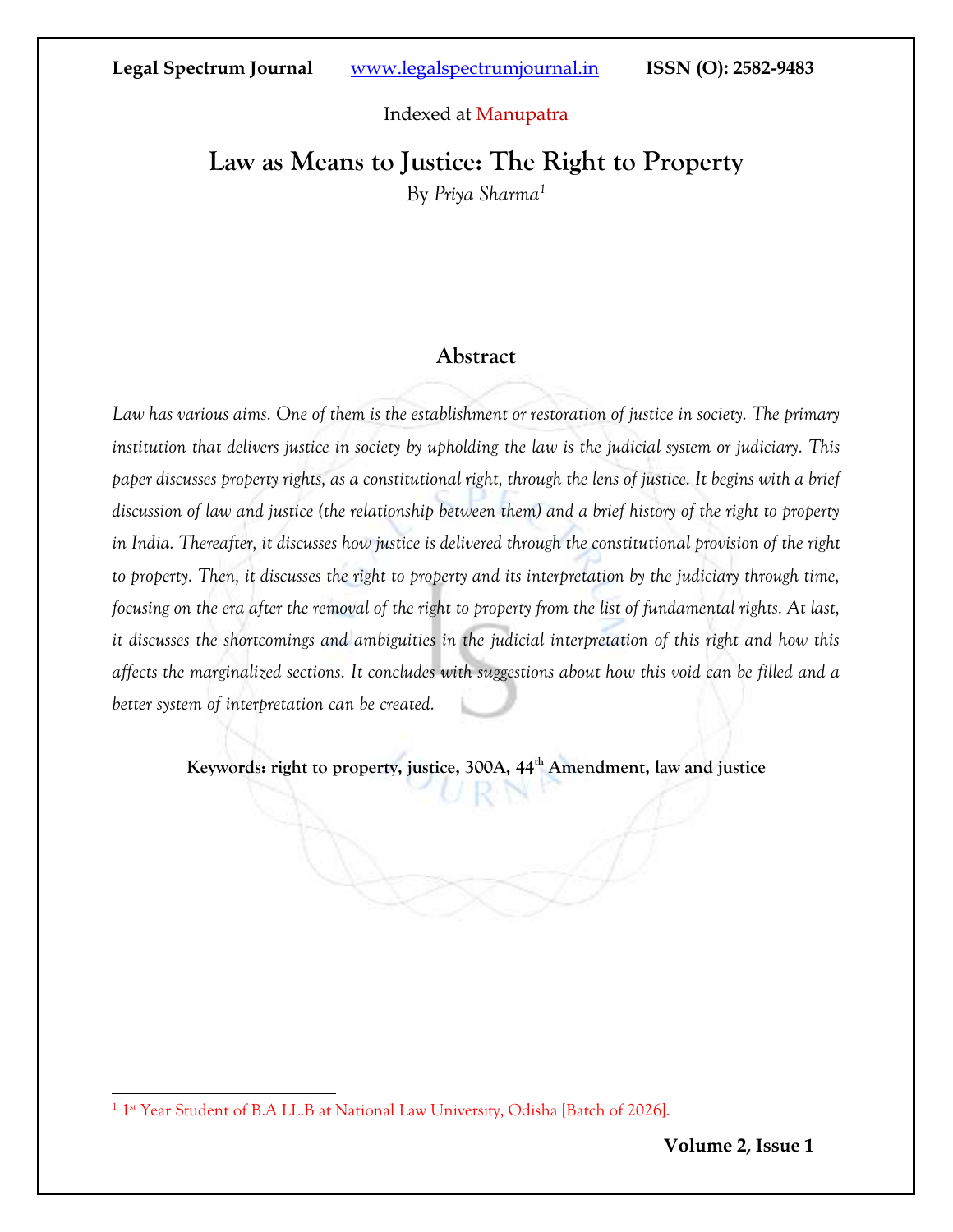### **Introduction**

One of the main aims of law is to serve justice in society. The right to property underwent major changes in India, but its underlying principle remained the same: a person should not be unreasonably or unjustifiably deprived of their land. Private property is prone to major threats in welfare states, especially when the requisition of property is seen as a measure of serving social justice. This article does not seek to agree or disagree with this idea. It merely seeks to examine the application of the right to property to serve justice. Is it the privileged or the poor who have more to fear from this seizure of property by the state? Which section is the most affected? Is the provision of the right to property and compensation in the Constitution helping in serving justice? What role do the judiciary and its interpretation play in the rightful implementation of the legislation in this regard? My thesis here is that, as regards the usage of law to deliver justice in society, the judiciary plays a paramount role in the rightful implementation of the right to property in society, however, its current interpretation is inadequate to serve justice for the poor and marginalized of the society.

# **Law & Justice: An Interplay**

Before we look at the right to property through the lens of justice, we must understand what justice is. Justice has different meanings, and thus we would be erring if we limit ourselves to one perspective. The concept of justice originates from the Latin word '*justus*' that refers to the quality of being 'fair', 'right', or 'just'. In the modern world, it is assumed, not incorrectly, that justice refers to rightness according to the prevailing ethics, morals, law, equity, and rationality in society.<sup>2</sup> Therefore, 'justice being done' refers to fairness, rightfulness, and equity being established (or reestablished, after a particular event) in society.

Salmond defined justice as the means to provide everyone his share. Plato defines justice in terms of equality. According to him, "The meaning of justice is to discharge one's duties honestly and not to interfere in other actions."

<sup>2</sup> David Miller, 'Justice', *Stanford Encyclopedia of Philosophy* (26 June 2017)<https://plato.stanford.edu/entries/justice/> accessed 1 December 2021.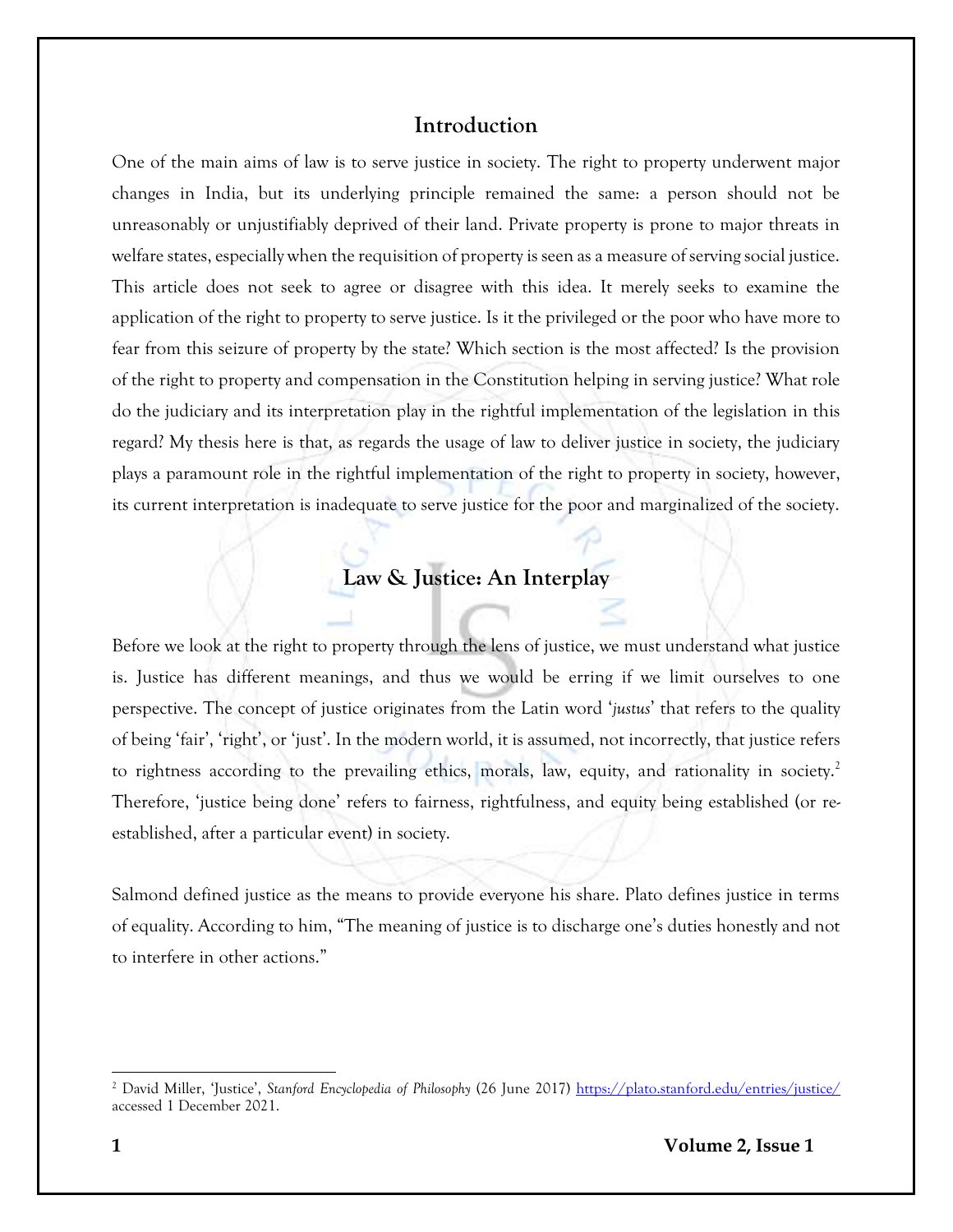John Rawls, in his book 'A Theory of Justice', describes justice through the concept of the social contract. He elaborates that everyone, in society, decides the principles of justice with a presumption of equality and equity of all. He uses justice and fairness synonymously.<sup>3</sup> Fairness, according to him, is the equal treatment of everyone despite differences. Justice can also be called the result of fair treatment.

There is a deep connection between law and justice. Law has been described as the origin of justice by some. By others, justice has been described as the origin point of law. So, according to the former idea, the law is the basic foundation of justice and there is no justice without the backing of the law. According to the latter, the idea of justice gave rise to law; the law is the set of rules and principles that help restore justice in society.

Another widely accepted definition of justice, and the perspective I would use to look at justice in this article, is that it is the proper, rightful, and effective implementation of the law. In these terms, if the law is properly and fairly implemented in society, justice is inevitable.

Law and justice, as concepts, are not the same. What may be considered lawful may not always be considered just. As a corollary, what may be considered just may not always be lawful.<sup>4</sup> Therefore, it is essential to understand the difference between the two. Law, as far as John Austin's definition is considered, is the command of the sovereign backed by sanction. Therefore, the law has legal backing (those who do not follow it are liable to be punished). Justice, in most societies, does not have a legal backing; it merely has a moral or ethical backing, which, in most societies, are not enforceable. A lot of what is considered 'just' in society is not legally enforceable. Justice is abstract, but the law is concrete. Also, the administration of justice is possible without the use of the law, but, as mentioned before, such acts are not protected by law.

<sup>3</sup>Leif Wenar, 'John Rawls' *Stanford Encylopedia of Philosophy* (25 March 2008) [https://plato.stanford.edu/entries/rawls/#InsFouStaSeq,](https://plato.stanford.edu/entries/rawls/#InsFouStaSeq) accessed 1 December 2021. <sup>4</sup> Roscoe Pound, 'Justice according to Law' (1913) 13 CLR 696.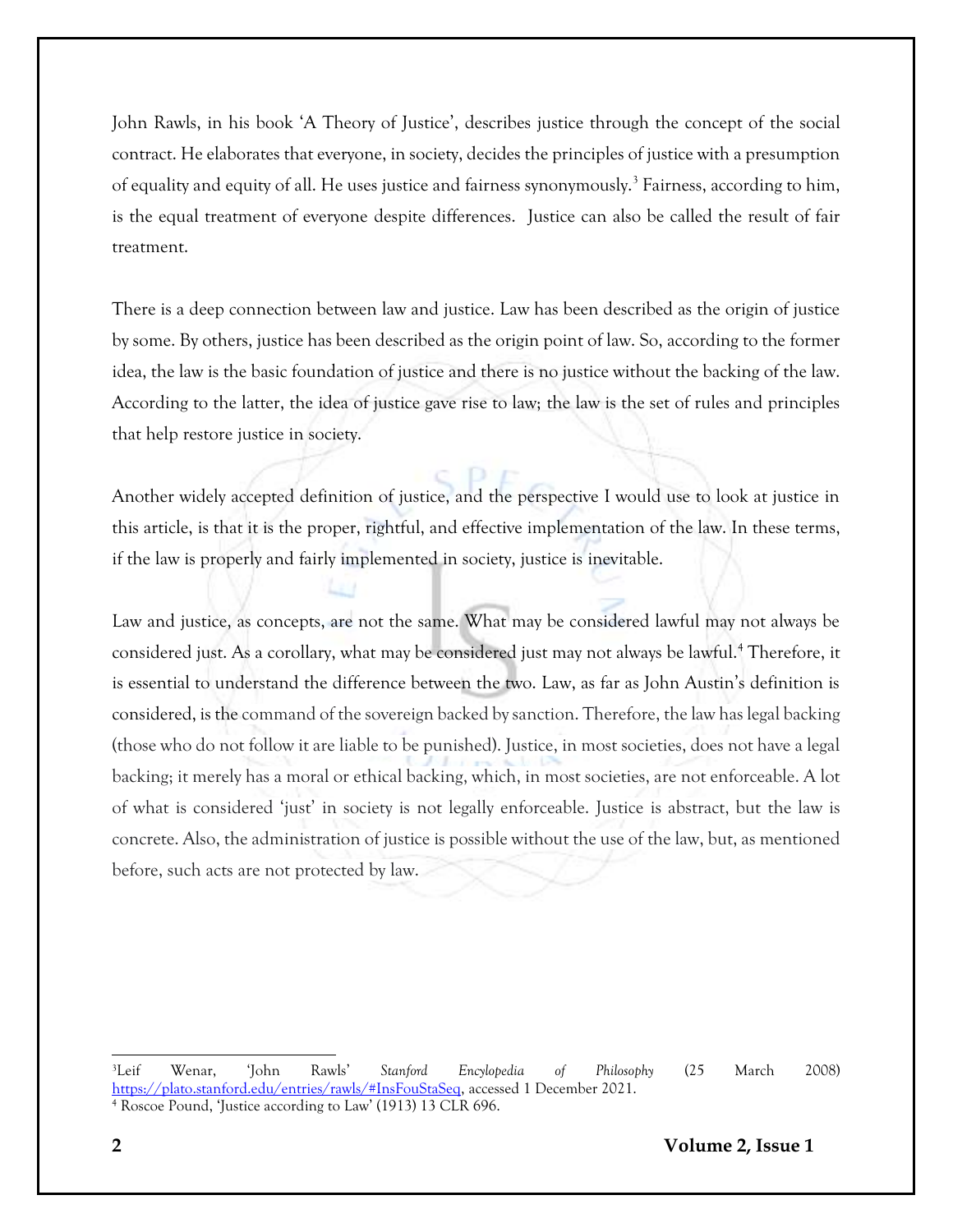## **The Right to Property**

Now that we have discussed one aspect of our title – which is, law and justice *per se* – we move on to discuss the primary subject of our study: the right to property. Thereby, when we talk about law as a means of justice, we refer to the law of the right to property and how justice can be delivered through it. Before that, we would understand the current status of the right to property in India, and how it came to be that way.

The Constituent Assembly saw many speaking in favor of the inclusion of the right to property in the Constitution. They supported the grant of compensation to all those whose property gets acquired or seized by the government. Here we discover the first idea of social justice through the accommodation of the right to property within the ambit of the fundamental rights in India. Those who were not in favor of such an accommodation did so because, according to them, it would make the process of 'redistribution' of land (according to the socialist ideals of the constitution) and 'nationalization unaffordable'. 5

**Article 19(1) (f)** of the original draft of the constitution 'guaranteed to the Indian citizens a right to acquire, hold and dispose of the property. Art 19 (5), however, permitted the state to impose by law reasonable restrictions on this right in the interests of the general public or for the protection of any Scheduled Tribe.

 $O_{URN}$ 

#### **Article 31(2)** stated,

*[n]o property, movable or immovable, including any interest in, or in any company owning, any commercial or industrial undertaking, shall be taken possession of or acquired for public purposes under any law authorizing the taking of such possession or such acquisition, unless the law provides for compensation for the property taken possession of or acquired and either fixes the amount of the compensation, or specifies the principle on which, and how, the compensation is to be determined and given.*

<sup>5</sup> Tom Allen, 'The Revival of the Right to Property in India' (2015) 10 AsJCL 23, 25.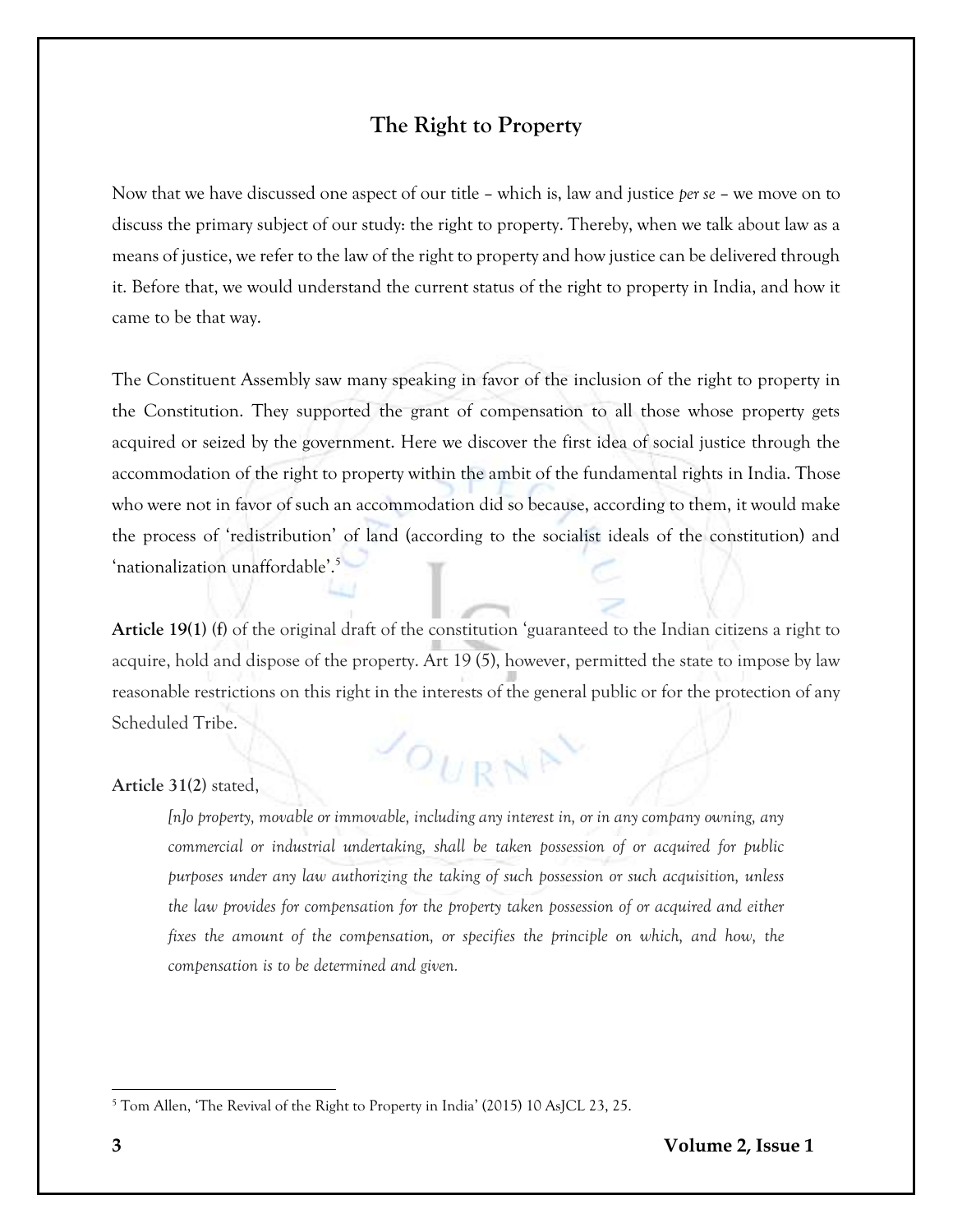In the case of *Golak Nath v. State of Punjab<sup>6</sup>*, the Court upheld that the Parliament could not enact any legislation that would violate the basic structure of the constitution, thereby preventing any alterations to the fundamental right of property. It was met with opposition and further amendments followed. The manifesto of the Janata Party (that went on to win the elections in 1977) contained the promise of getting rid of the right to property. The Court had made clear that could not block such a repeal because a considerable majority in *Kesavananda Bharati v. the State of Kerala* had held that the right to property is not included in the basic structure of the constitution.<sup>7</sup> The right was removed from the list of fundamental rights by the 44th Amendment Act of 1978. Instead, it added the right in Article 300A, according to which, "No person shall be deprived of his property save by authority of law." But it is essential to note that it was not a fundamental right anymore, thereby making the forfeiture of property by the state possible in certain cases.



<sup>6</sup> (1967) 2 SCC 762.

<sup>7</sup> Tom Allen, 'The Revival of the Right to Property in India' (2015) 10 AsJCL 23, 29.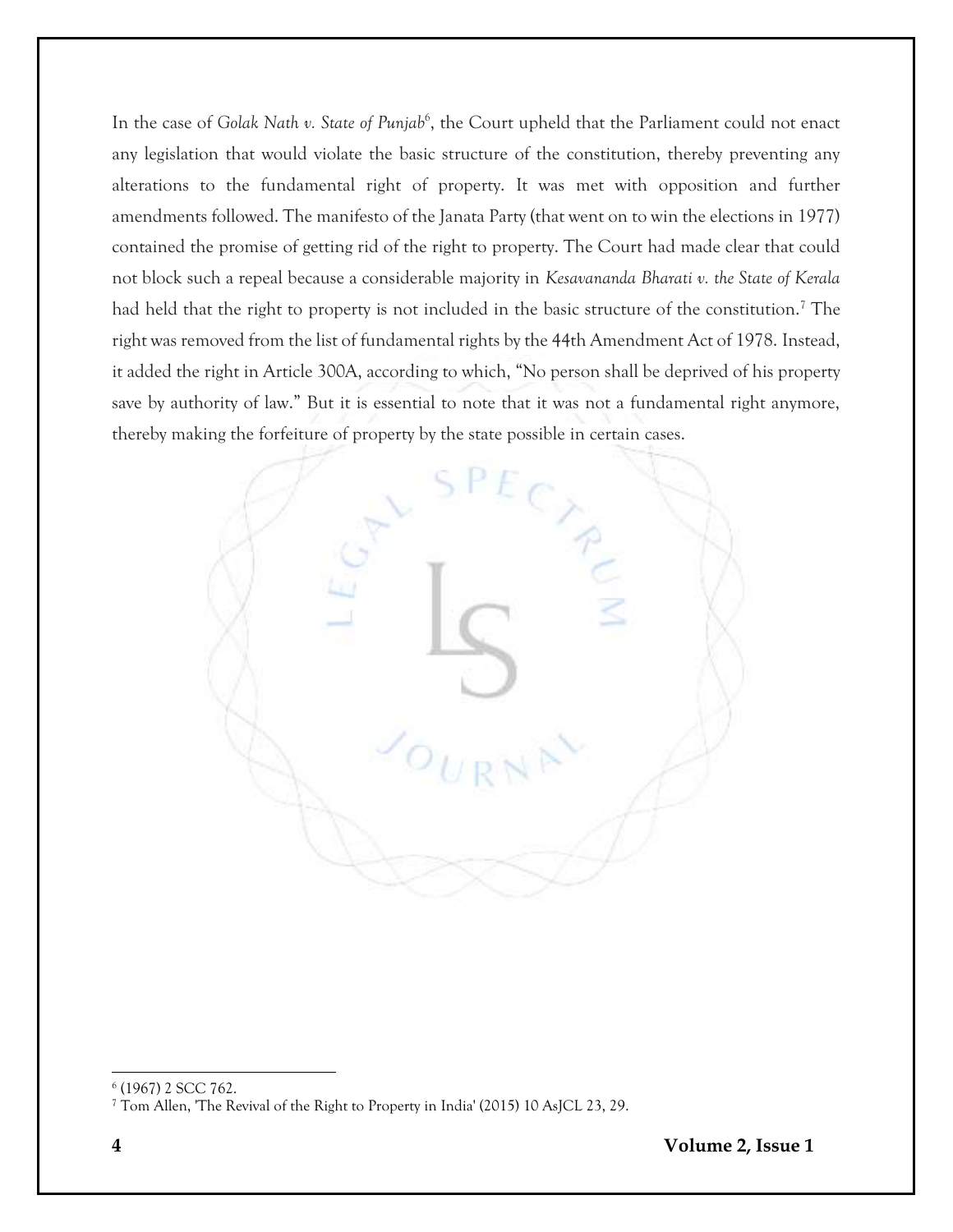## **Right to Property through Lens of Justice**

The state now finds itself equipped to seize the land of any person, as long as it is done lawfully. Through the years, courts have had to deal with cases where the property was acquired by the state unjustifiably and no compensation was provided in its place. Other fundamental rights like the right to equality (Article 14), the right for protection against unreasonable restrictions to carry on a business (Article 19(1) (g)), and the right to life and liberty (Article 21) have been established as rights relevant to the right to property.<sup>8</sup> Accordingly, the non-arbitrariness of the state power must also be relevant; thereby, any requisition of property must be fair, just, and reasonable, which are the basic ingredients of justice.

### **1. Current scenario: delivering justice through right to property**

The right to property may be of varying types: the erstwhile fundamental right to property, the current constitutional right to property, and the right to property in various religions (personal laws of communities). In this section, we will be examining the objective of having a right to property when we talk about delivering justice through law and what the current status of this idea is.

Ownership of property, in itself, provides a means of security to people. Security of that right over the property – through constitutionally recognized rights – gives further certainty to people. The right to property contains an implied right to compensation enshrined in it; the compensation must be provided in case the property is indeed seized by the state. This right to property may also be referred to as the right to private property. Thereby, the state must not unreasonably encroach upon private property.

In socialist nations such as India, private property is threatened by land reforms and nationalization measures the most. Though the land reforms helped with the adequate redistribution of land immediately after independence (taking them away from wealthy zamindars and giving them to the poor), in the present day, the poor are the most vulnerable to an unreasonable land grab. This can be illustrated by the case of *Vidaya Devi v. The State*  of Himachal Pradesh,<sup>9</sup> in which the plaintiff's land was forcefully taken away from her in 1967

<sup>8</sup> ibid.

<sup>9</sup> (2020) 2 SCC 569.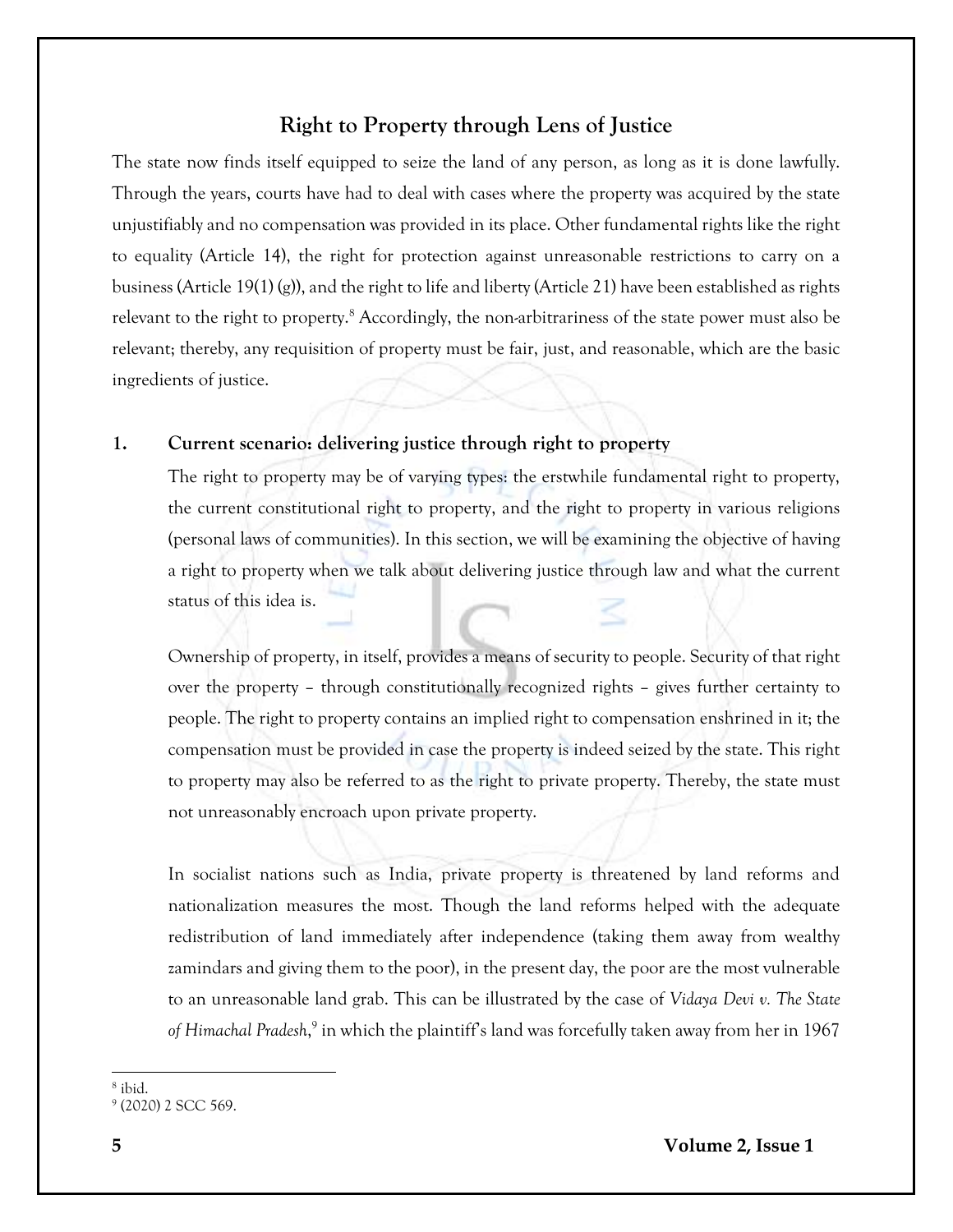(when the fundamental right to property was still in place) without due compensation. She, being unaware of her rights, never filed a case. The Court ordered the state to pay one crore rupees as compensation. Thus, it can be clearly understood by this case how the absence of a right to property and compensation can affect the delivery of justice in the nation. The presence of the right to property still enshrined in Article 300A of the Constitution helped Devi acquire due compensation from the state and, thus, get justice.

The presence of judicial review has helped the courts scrutinize the legislation made by the legislature according to the basic structure of the constitution. Though the 44th Amendment removed the fundamental right to property from the Constitution, the Court opined that the right to compensation still exists and the requisition of property must only be done for public purposes.<sup>10</sup> However, this interpretation suffered oscillations through the decades after the Amendment. We will understand that through some of the most influential cases adjudicated by the Court in this regard and its reasoning in each of them.

### **2. Cases in Highlight: How the Judiciary Interpreted the Right to Property**

*Minerva Mills v Union of India*<sup>11</sup> is one of the cases to be discussed with regard to the right to property and its relation to justice. This textile mill was nationalized under the order of the Central Government. It filed a petition in the Supreme Court that the 42nd Amendment Act 1976 violated the basic structure of the constitution. Also, it argued that the nationalization of the mills without adequate compensation was arbitrary and also violates the right to equality. Though the argument was rejected at the time, this raised a question regarding whether other fundamental rights could be used to protect property rights.

The Bombay High Court in the case of *Basantibai Fakirchand Khetan v. State of Maharashtra*<sup>12</sup> said that the 44th Amendment did not take away the "natural right to property" of citizens. About Article 300A, it said,

The legislation must be just, fair and reasonable whether protection of Arts. 14 and 19 are available or otherwise, and the submission that the legislation provides for

<sup>&</sup>lt;sup>10</sup> Tom Allen, 'The Revival of the Right to Property in India' (2015) 10 AsJCL 23.

<sup>11</sup> (1980) 3 SCC 625.

<sup>12</sup> 1983 SCC OnLine Bom 256.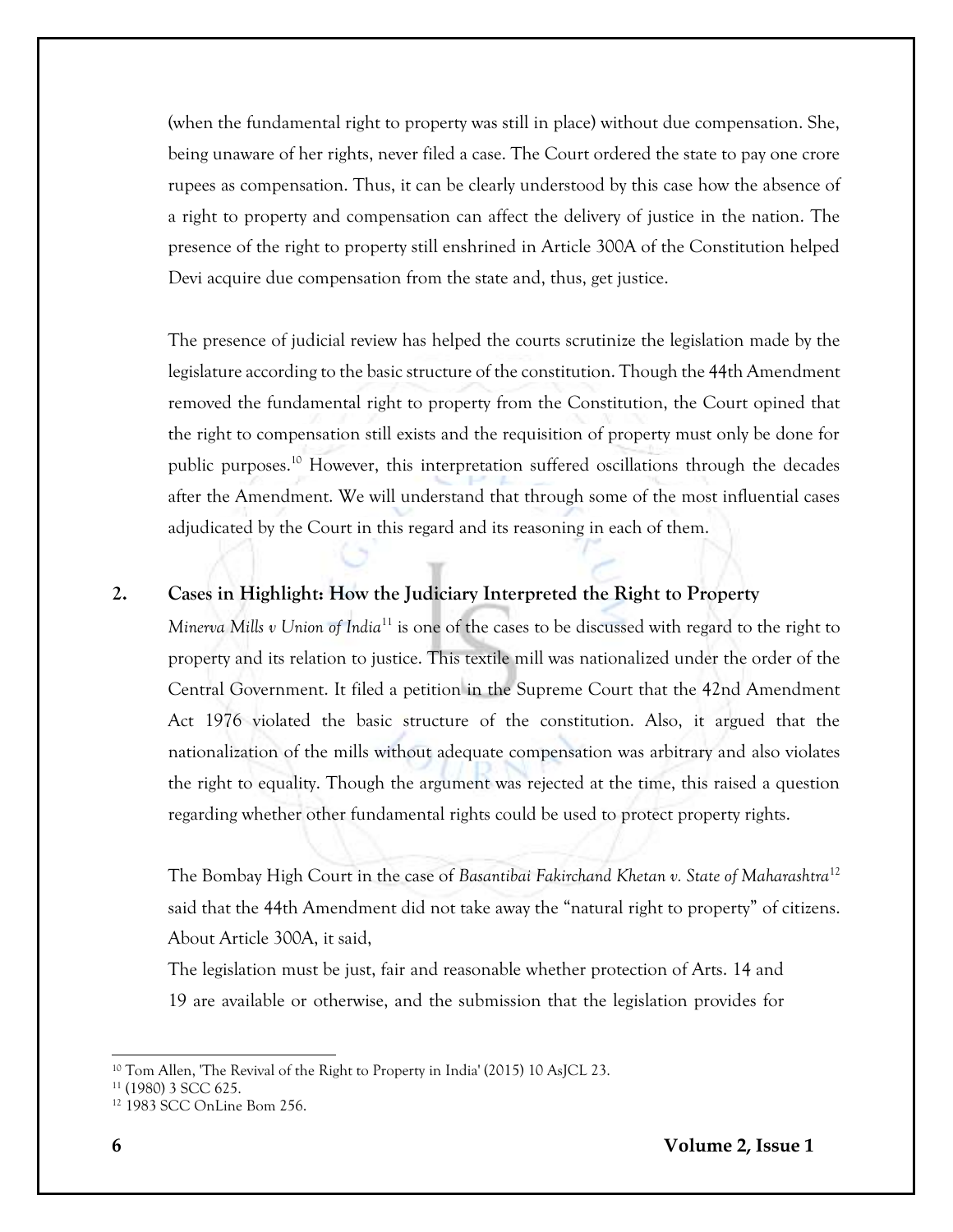deprivation of property under Art. 300A of the Constitution must be just, fair and reasonable deserves acceptance.<sup>13</sup>

The Supreme Court overruled this case and said that the legislation was already fair, just, and reasonable.<sup>14</sup>

In the case of *Olga Tellis v. Bombay Municipal Council*, <sup>15</sup> the court examined the usage of the right to life (enshrined in Article 21) to protect the right to property. In this case, slum and pavement dwellers were evicted from the pavements by the Council. They filed a petition in the Supreme Court. In this case, the court stretched the usage of the right to life to the 'means of living that was more than just a 'mere animal existence. Thus, the Court said that the Council could not evict the pavement dwellers, since the right to life extends to all the means to an enjoyable life. It can be inferred that this ruling did not confer property rights on the dwellers; it merely postponed the eviction until they could find any alternate arrangements.<sup>16</sup> The reason for the court's ruling rests on the principle that the Council could not arbitrarily impose this eviction on the dwellers.

Another case that highlighted the scope of Article 300A was the case of *Jilubhai Nanbhai Khachar v. State of Gujarat*. <sup>17</sup> The Court stressed elements of this Article that played the role of the right to property. However, it did not say that compensation was compulsory; some confusion regarding that remained. However, it implied that this legislation was eligible for judicial review.  $O_{URN}$ 

Through the case of State of *Tamil Nadu v. Ananthi Ammal*, <sup>18</sup> the Court observed that the payment of compensation through installments was unreasonable and violative of Article 14. In the cases that came after this, the Court implied the importance of the Article 300A as a separate right to property, and, in one case, it stressed that the court can interfere into the right to property of a person as long as it is for a public purpose and reasonable compensation must therefore be paid'. In the case of *State of Bihar v. Project Uchcha Vidya,* 

<sup>13</sup> Ibid.

<sup>14</sup> *State of Maharashtra v Basantibai Mohanlal Khetan* (1986) 2 SCC 516.

<sup>15</sup> (1985) 3 SCC 545.

<sup>&</sup>lt;sup>16</sup> Tom Allen, 'The Revival of the Right to Property in India' (2015) 10 AsJCL 23.

<sup>17</sup> 1995 Supp (1) SCC 596.

<sup>18</sup> (1995) 1 SCC 519.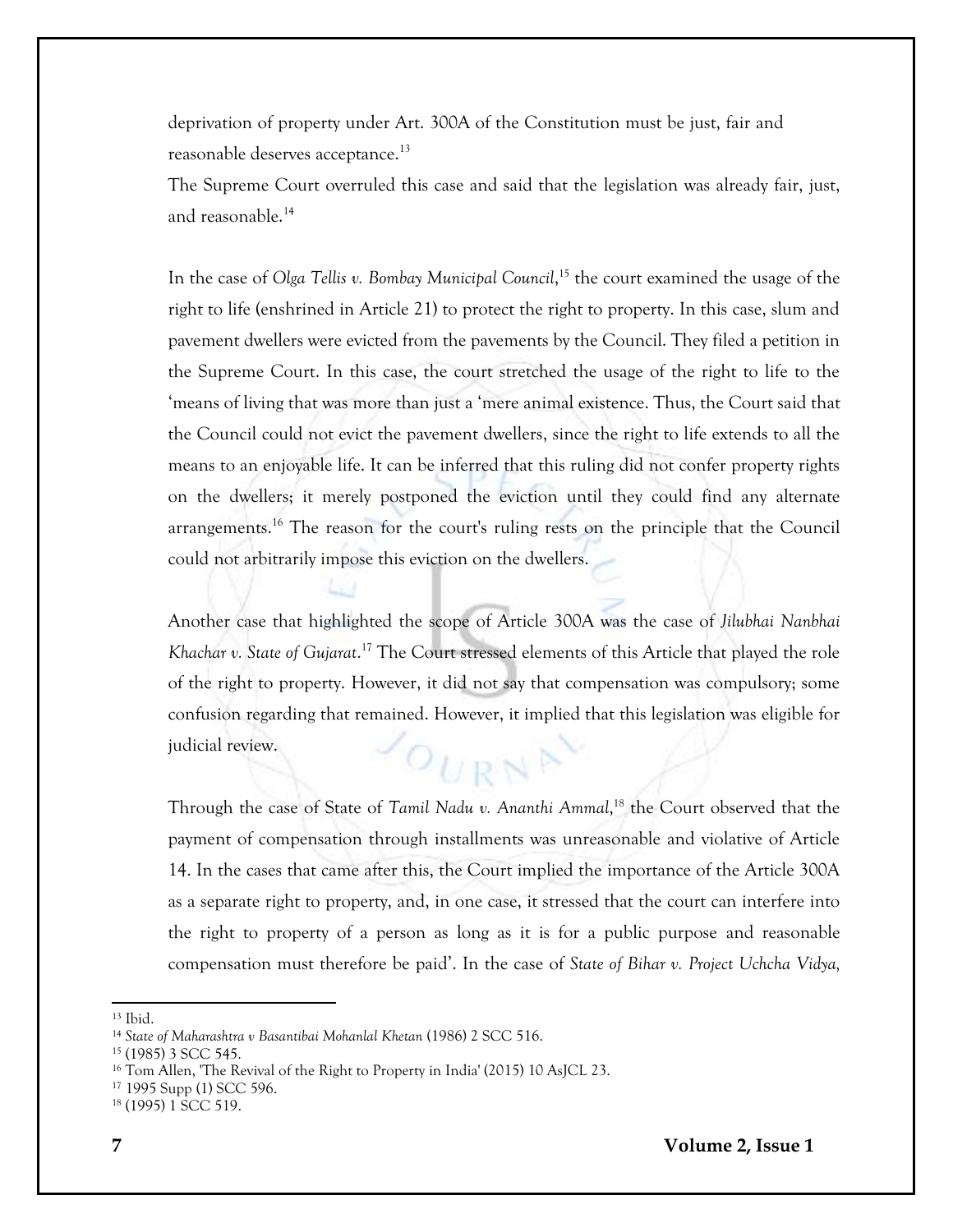*Sikshak*, <sup>19</sup> the Court described the two parts of the 'eminent domain' feature of the Article: one being the requisition of property for public purposes only and the other being the payment of adequate compensation for it. Thus, the requisition must be 'reasonable', and proportional compensation must be provided for it. Accordingly, the courts must find a balance between upholding the public interest and also upholding the constitutional right to property.

*K.T. Plantation v State of Karnataka*<sup>20</sup> made things clearer. Though the Court recognized that the 44th Amendment removed the fundamental right to property from the Constitution, it expressed doubt about whether the concept of 'eminent domain' was a part of Article 300A. At last, it opined that the right to fair and reasonable compensation could be 'inferred' from the Article. The Court cleared that 'the limitation or restriction should not be arbitrary or excessive or what is beyond what is required in the public interest'. Thus, it must be 'just, fair and reasonable. However, it also says that

Measures designed to achieve greater social justice, may call for lesser compensation and such a limitation by itself will not make legislation invalid or unconstitutional or confiscatory. ... in each case, the scheme of the impugned Act, its object, purpose as also the question of whether payment of nil compensation or nominal compensation would make the impugned law unjust, unfair or unreasonable in terms of other provisions of the Constitution as indicated.

The judgments of other cases like *James v The United Kingdom<sup>21</sup>* and *Lithgow v The United Kingdom<sup>22</sup>* showed the same line of reasoning the Supreme Court followed in *K.T. Plantation*: exceptions to full compensation were allowed.

The Court has made clear that 'measures designed to achieve greater social justice, may call for lesser compensation and such a limitation by itself will not make legislation invalid or unconstitutional or confiscatory'.<sup>23</sup> Thus, the contents of the provision determine its unconstitutionality. To serve social

<sup>19</sup> (2006) 2 SCC 545.

<sup>20</sup> (2011) 9 SCC 1.

<sup>21</sup> (1986) 8 EHRR 123.

<sup>22</sup> (1986) 8 EHRR 329.

<sup>23</sup> *KT Plantation* (n 19).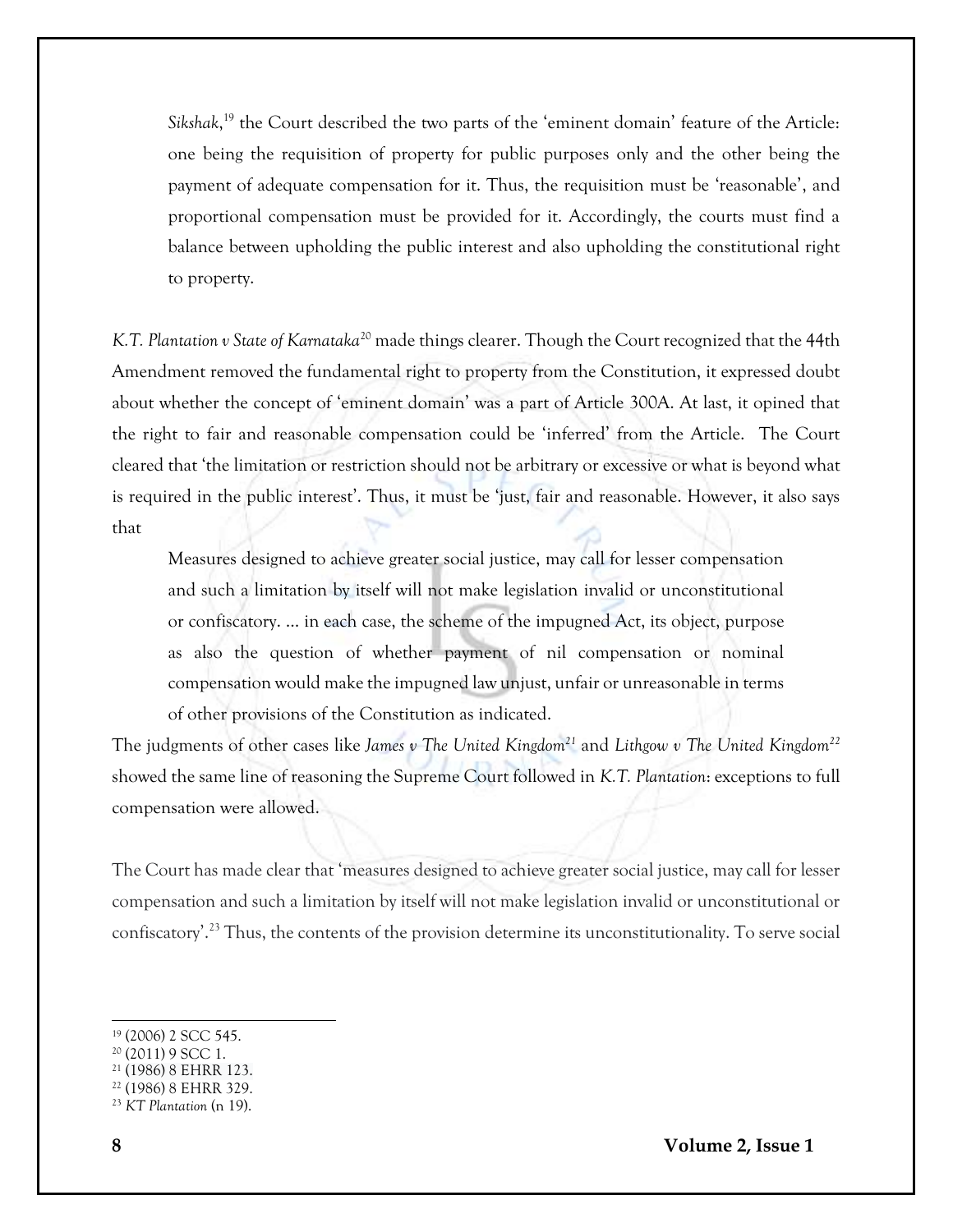justice, the taking of a property may be justified, but paying less than the market value for that may be considered unjustified.

The European Court of Human Rights, in the case of *Radovici and Stanescu v Romania*, stated that a state could not make the property owners take on the burden of providing social justice. According to this reasoning, states could not seize property without compensation with an excuse of delivering social justice.

# **3. Shortcomings in the Judicial Interpretation from the Perspective of Marginalized Sections**

The Court feels the need for a distinct right to property (300A), besides the usage of Articles 14, 19, and 21 to serve its purpose, because the usage of the latter has left 'gaps in the protection of property. Some cases of unreasonable deprivation of property may not fall within the purview of those articles and thus the need for a distinct right is felt in such cases. Also, the inclusion of a judicial review for Article 300A is the second reason why this right is essential.<sup>24</sup>

The controversiality of large-scale evictions from lands varies from case to case. In the Narmada Dams project, the aim of the evictions was public development. Other projects, like the evictions of 'encroachers' from the forest lands, have a different story. The eviction of indigenous people from their lands rarely serves a public purpose. Some legislations like the Forest Rights Act of 2006 were passed to protect the traditional forest dwellers from being unjustly deprived of their lands. However, the Act has only been partially successful; bureaucratic hurdles have made it difficult for the foresters to realize their rights. Moreover, the provision of compensation and alternative vocational opportunities are not enough for those who have been removed from their traditional lands. The poor are especially vulnerable because they are more prone to being displaced from their lands than big corporations are. Rehabilitation and resettlement rarely serve the needs of those who have been removed from their community.<sup>25</sup> The displacement of people residing in Old Tehri for the construction of the Tehri dam is one example. Although villagers were given compensation through resettlement provisions, many of the displaced, especially the poor and marginalized, still suffer the

<sup>&</sup>lt;sup>24</sup> Tom Allen, 'The Revival of the Right to Property in India' (2015) 10 AsJCL 23. <sup>25</sup> Ibid.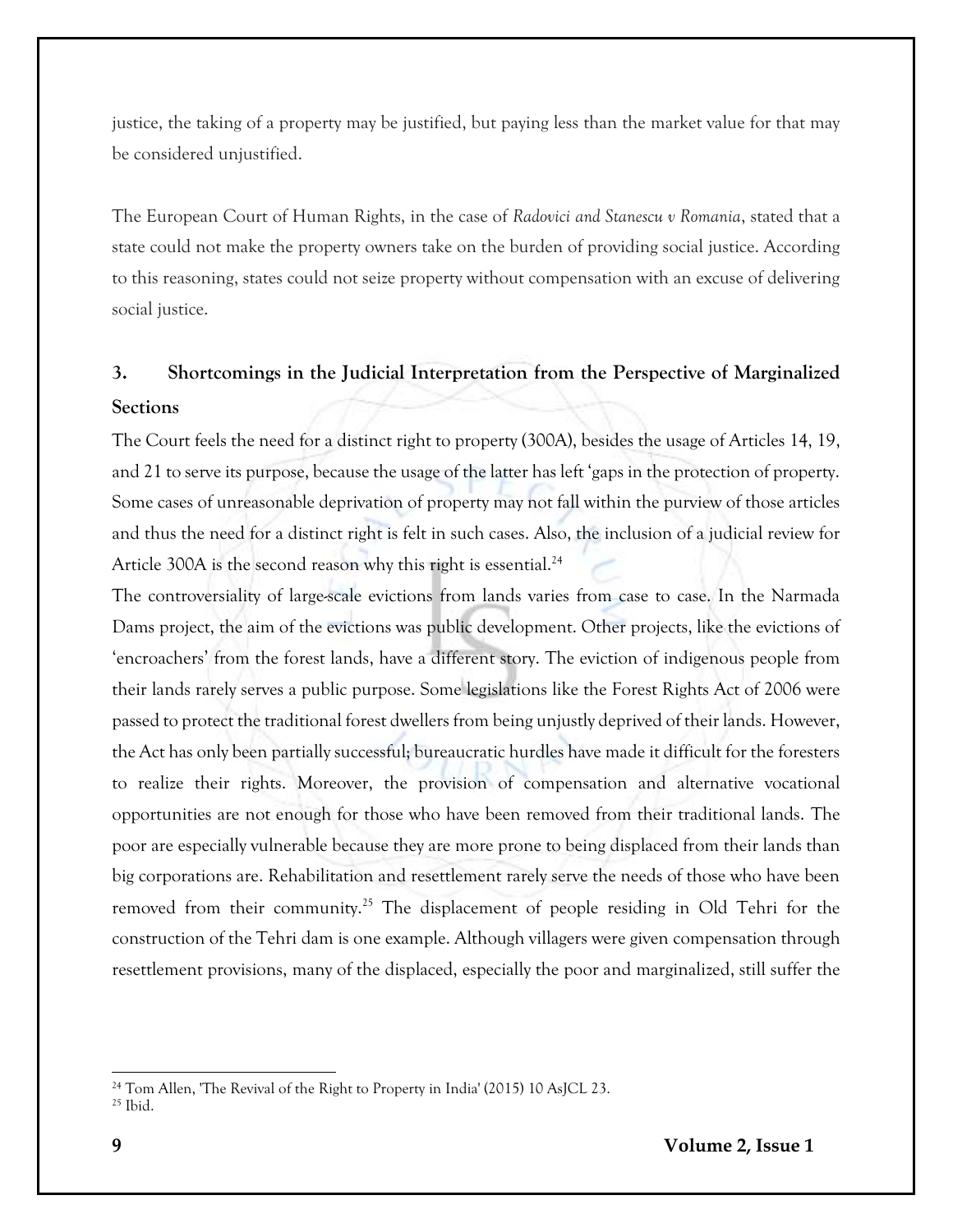repercussions of their displacement from their homeland.<sup>26</sup> Furthermore, the right to property is more likely to be exploited by the better-offs to serve their purposes. The people who do not know about the market prices of their land would not be able to demand reasonable compensation for it if it is indeed seized. The poor and the unaware, thus, rarely find themselves benefitting from these provisions and the courts' have not been able to intervene properly.

In such a situation, the government of a welfare state must task itself with providing adequate means and awareness to the marginalized through awareness campaigns and accessibility measures. In some of the cases mentioned above, the plaintiffs were poor and uneducated (Devi and the pavement dwellers). Their journey towards justice was long and treacherous since they were not even aware of their rights. It is essential to note that many cases of unjustified seizure of property thus go unreported.  $SPE$ 

Therefore, institutional reform is necessary. The courts need to come up with standard principles to deal with cases of unreasonable requisition of the property so that uniformity in judgments can be maintained and upheld. Ambiguities in the legislation must be removed through a rightful interpretation by the courts so that justice is no more delayed or denied.

<sup>26</sup> Ishan, 'Tehri Dam Displaces 40 Villages in Uttarakhand, Oustees Demand Revenue Village Status' (Land Conflict Watch, 23 March 2021) < [https://www.landconflictwatch.org/conflicts/tehri-dam-displaced-families-now-stuck-in](https://www.landconflictwatch.org/conflicts/tehri-dam-displaced-families-now-stuck-in-human-wildlife-conflict-near-rajaji)[human-wildlife-conflict-near-rajaji>](https://www.landconflictwatch.org/conflicts/tehri-dam-displaced-families-now-stuck-in-human-wildlife-conflict-near-rajaji) accessed 12 December 2021.